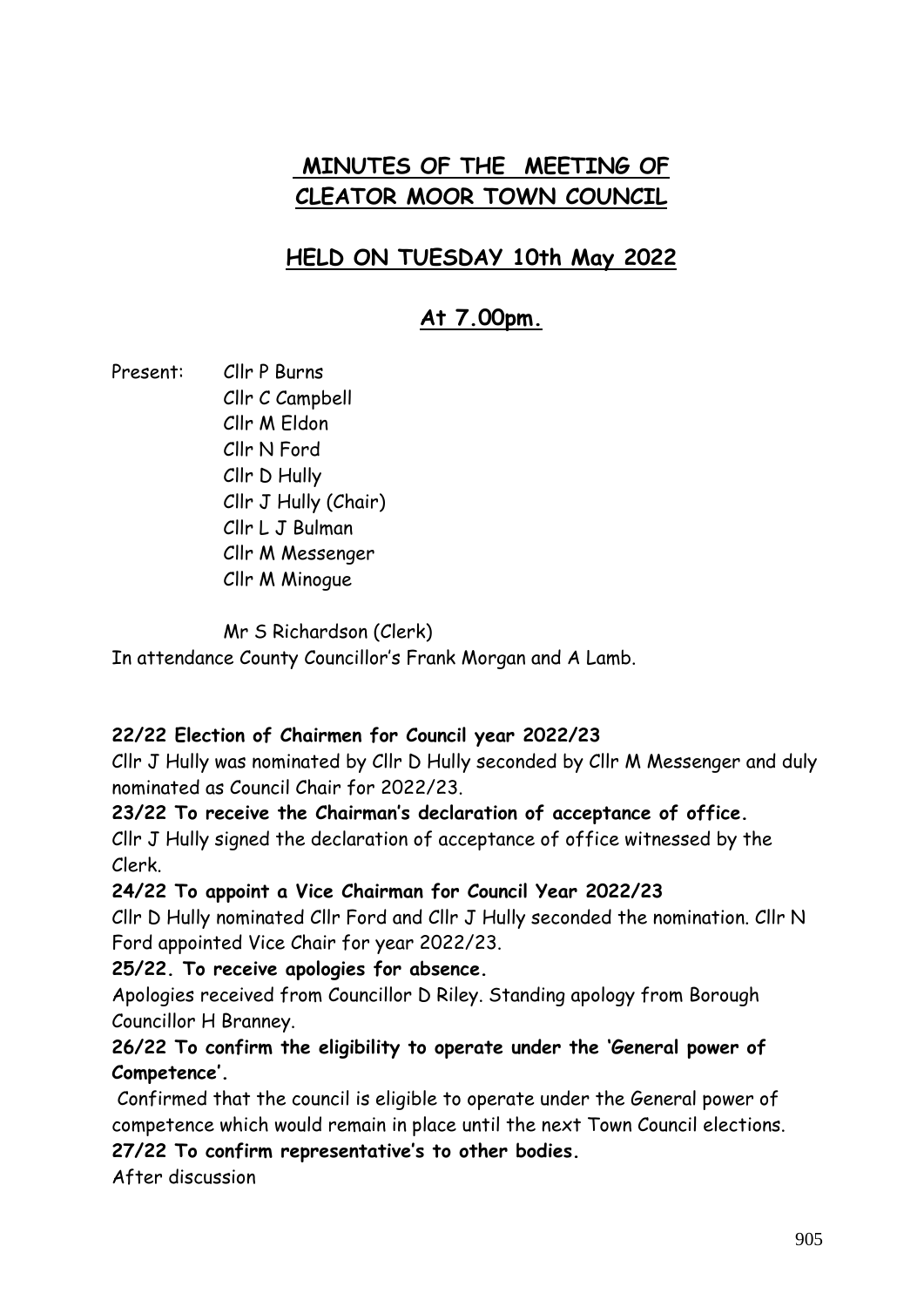Three tier meetings Cllr N Ford.

Chamber of Trade Cllr N Ford.

Health watch and patient participation group. Cllrs Ford Messenger and Denwood. Sustrans Partnership meeting Cllrs Ford and Burns.

CMCIC Cllr Ford confirmed that the Community Interest Company is dormant and no longer trading .

Regen North East Copeland Cllrs J Hully and O Dorgan.

Youth and Community centre board. Cllrs Messenger and Dorgan.

Copeland Board (Cleator |Moor Activity centre) Cllr Riley.

Home Group meeting reps Cllrs Burns and Denwood.

**28/22 To approve the minutes of the meeting held on 12thApril 2022.**  Resolved that the minutes be approved and signed.

## **29/22 Declarations of Interest, on items of the agenda.**

Councillor J Hully declared and interest in Planning (CBC Planning Chair).

Councillor Ford declared an interest in CMCIC, Healthwatch meetings

## **30/22 Public Participation.**

County Councillor A Lamb informed members that the CC focus was now mainly on Local Government reform and the many challenges it has. County Councillor Morgan echoed this and also informed members some updates from highways would be forthcoming.

### **31/22 To review planning applications.**

Cllr J Hully took no part in this part in this agenda item.

The planning applications listed below were discussed.

- 4/22/2161/0F1. Use of land as storage and distribution centre (classB8) for gas bottles together with the siting of two single story prefabricated cabins for administrative use Leconfield Industrial Estate. CBC.
- 4/22/2166/0F1 Proposed detached dwelling & associated infrastructure. Plot 2 Cleator Gate Jacktrees Road Cleator Moor Mr and Mrs Gunn.
- 4/22/2170/0A1. Advertising consent for single Totem sign ar site entrance. Land at Leconfield Industrial estate Cleator Moor. Copeland Borough Council.
- 4/22/2176/TPO. 30% Crown reduction to three trees protected by a tree preservation order. Mainscroft Main ST Cleator. Dr Daniel Whittaker.
- 4/22/2184/0F1. Erection of building up to 4000 square meters for various uses with associated access, car parking, landscaping and engineering works. Land to the Northeast of Leconfield industrial estate Cleator Moor. Copeland Borough Council.

Members raised no concerns with these applications.